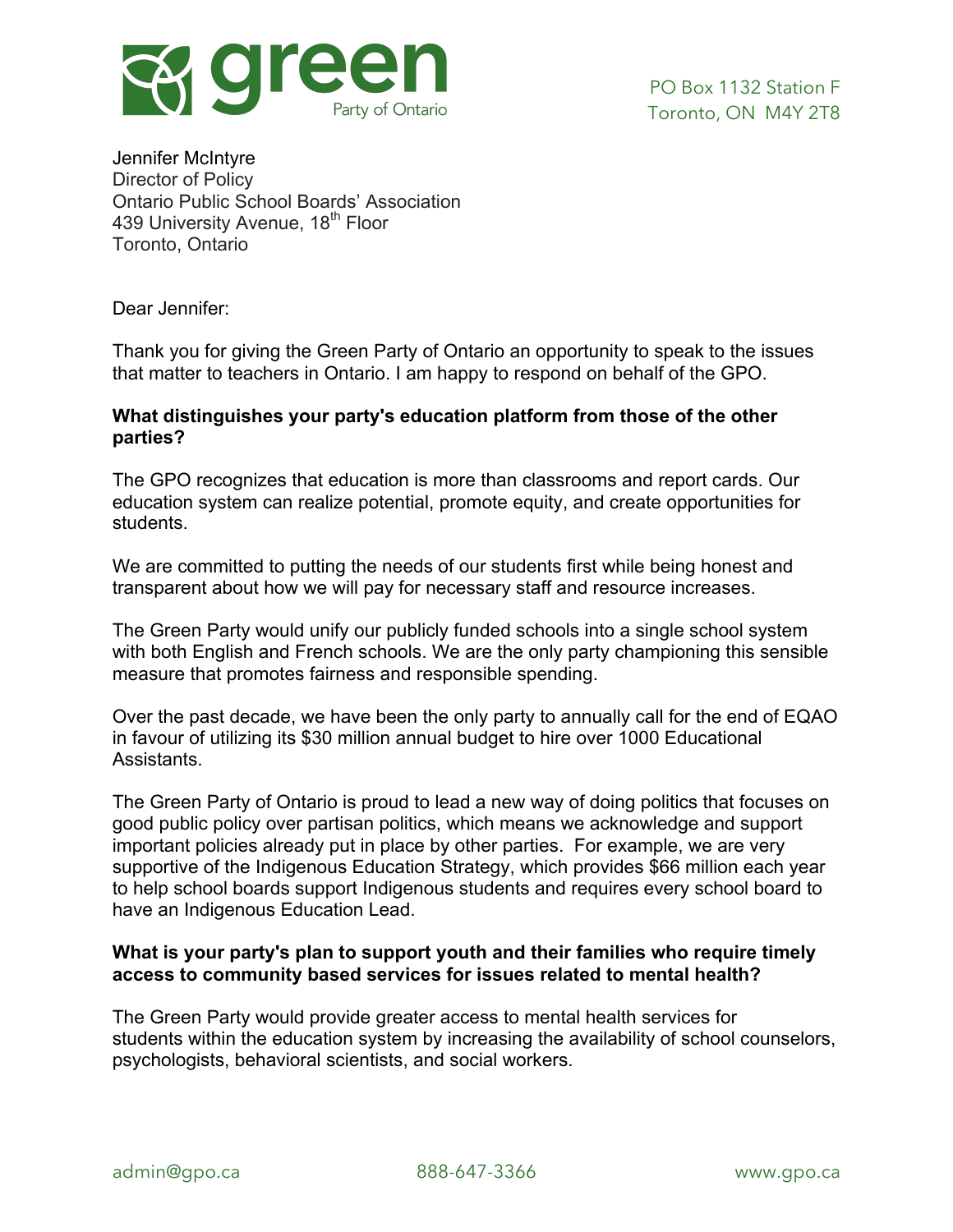

We would deliver front-line children's services by increasing funding for school counsellors, specialist teachers, psychologists, behavioural counsellors, social workers, librarians, speech language pathologists, and educational assistants so that students have greater access to services and shorter wait times.

Additionally, we would prioritize the increased integration of social services within education, including embedding mental health services into education and greater collaboration across ministries.

## **How would your party modify educational programs and instructional practices to ensure students have the skills, attitudes, values and knowledge to succeed in today's complex global context?**

As a necessary first step to student success in the 21st century, the Green Party would address the current \$612 per pupil funding gap between elementary and secondary students to appropriately fund our educational system.

We would also ensure that the average class size for grades 4 to 8 does not exceed 22 students in order to provide a greater opportunity for students to achieve their learning potential.

In terms of educational programs and instructional practices, the Green Party would build upon current programming and instructional expertise in relation to the findings of the Transformation Steering Committee (established by the Liberal government in 2017). This committee, consisting of students, parents, educators, school and system leaders, Indigenous partners, and businesses, exists to gather input and advice for the implementation of educational changes in the future.

# **How will your party review the education funding formula to ensure that school boards receive full and adequate funding?**

The Green Party of Ontario recognizes that the PC Harris-era funding formula, a onesize-fits-all approach whereby the Ontario government centralized tax dollars, has not met the needs of our schools.

Over the past 15 years, the three status quo parties in Queen's Park failed to seize the opportunity to collaborate and achieve a sensible funding formula.

The Green Party would introduce legislation for a comprehensive, evidence-based review of the funding and performance of Ontario's elementary and secondary education system every five years, beginning immediately.

We would also commit to a 10-year investment to eliminate the \$15 billion deferred maintenance backlog in our schools.